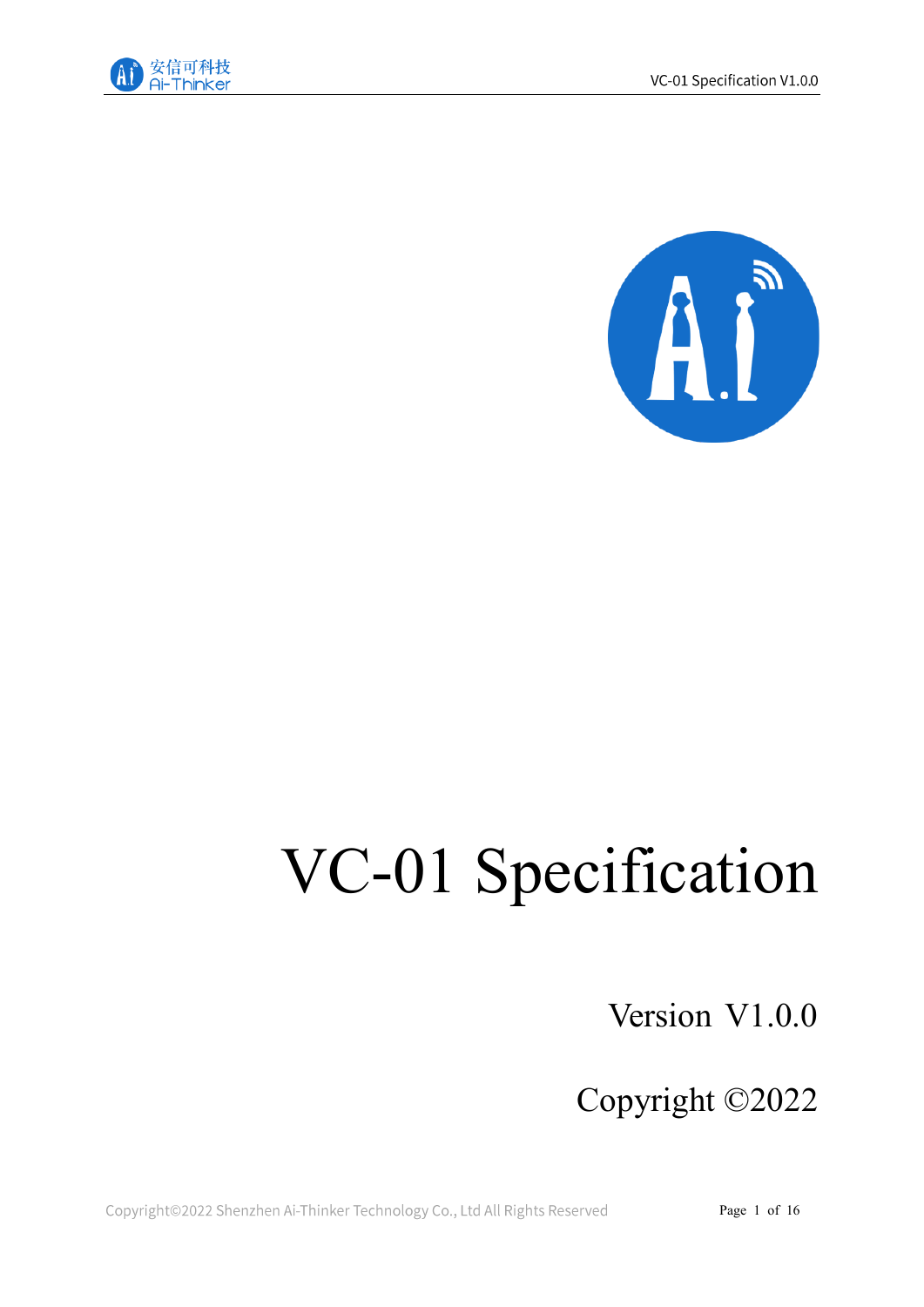

# **Document resume**

| <b>Version</b> | <b>Date</b> | Develop/revise content | <b>Edition</b> | Approve   |
|----------------|-------------|------------------------|----------------|-----------|
| $\rm V1.0.0$   | 2022.03.03  | <b>First Edition</b>   | Jiye Yang      | Ning Guan |
|                |             |                        |                |           |
|                |             |                        |                |           |
|                |             |                        |                |           |
|                |             |                        |                |           |
|                |             |                        |                |           |
|                |             |                        |                |           |
|                |             |                        |                |           |
|                |             |                        |                |           |
|                |             |                        |                |           |
|                |             |                        |                |           |
|                |             |                        |                |           |
|                |             |                        |                |           |
|                |             |                        |                |           |
|                |             |                        |                |           |
|                |             |                        |                |           |
|                |             |                        |                |           |
|                |             |                        |                |           |
|                |             |                        |                |           |
|                |             |                        |                |           |
|                |             |                        |                |           |
|                |             |                        |                |           |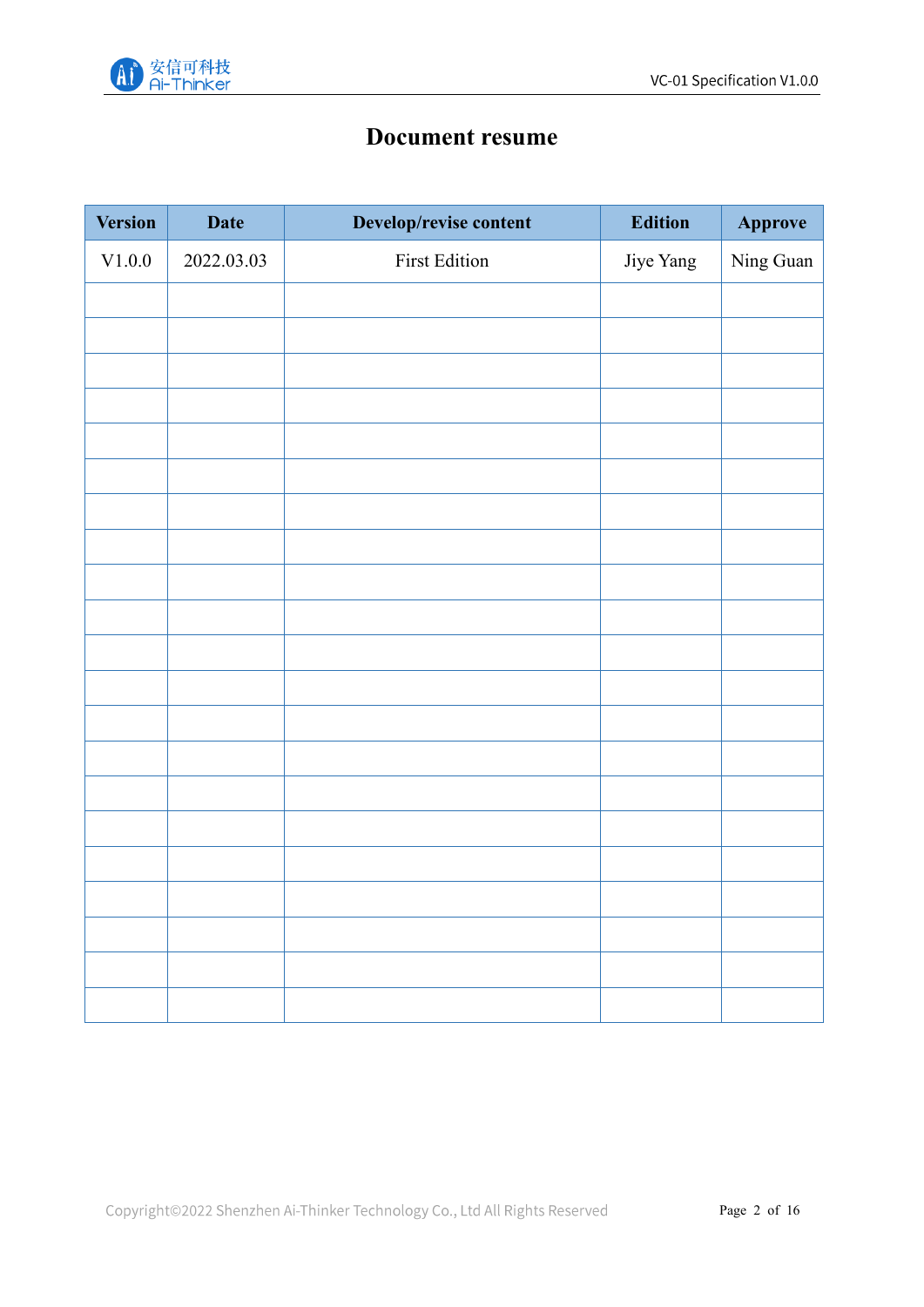

# **Content**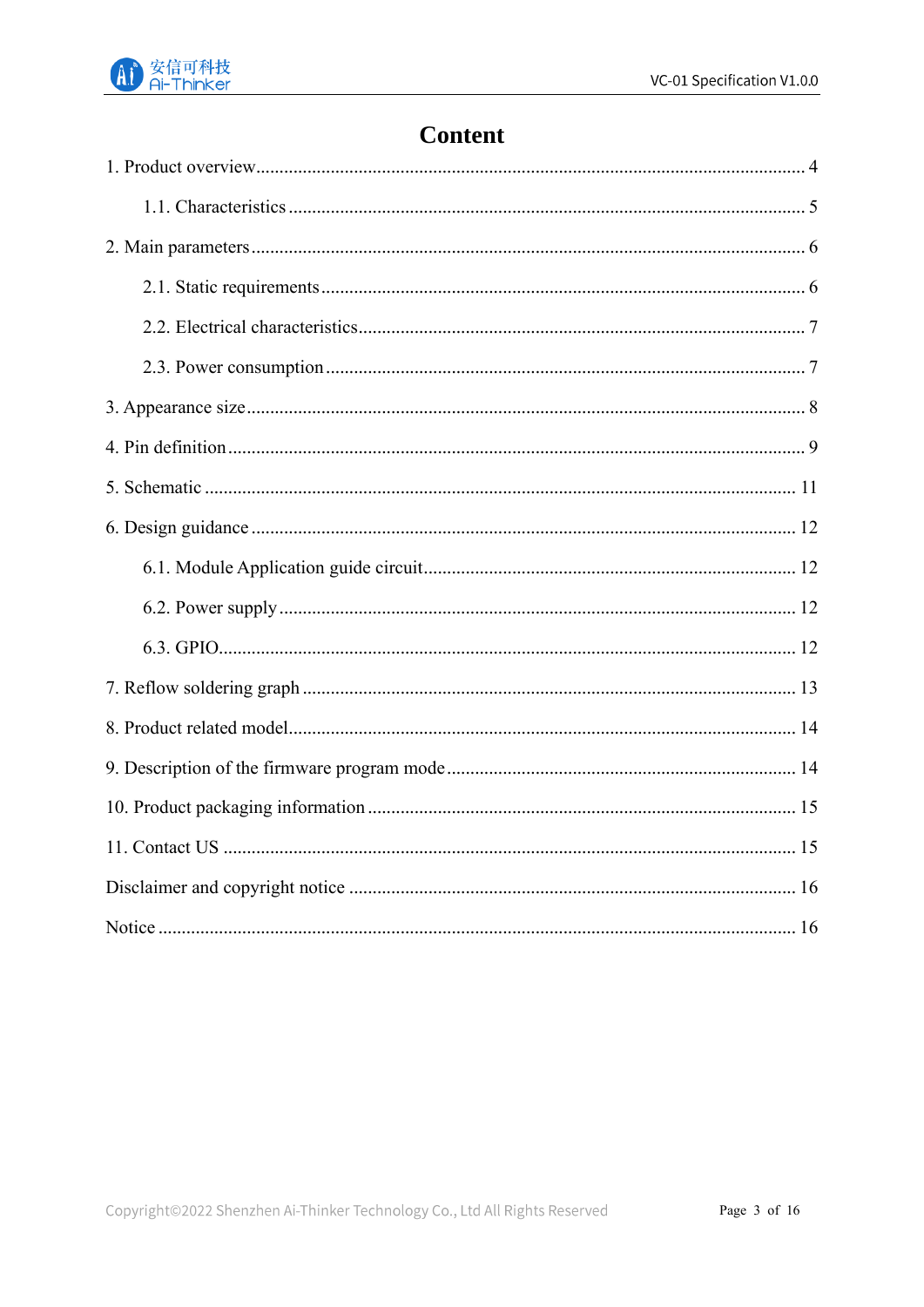

# <span id="page-3-0"></span>**1. Product overview**

VC-01 is a low-cost pure offline speech recognition module developed by Shenzhen Ai-Thinker Technology Co., Ltd. The module uses the voice chip US516P6 launched by Unisound, and continuously optimizes and innovates algorithms in speech recognition technology. The offline recognition algorithm and chip architecture are deeply integrated to provide customers with ultra-low-cost offline speech recognition solutions. It can be widely and quickly applied to smart home, all kinds of smart small household appliances, 86 boxes, toys, lamps and other products that need voice control.

The US516P6 chip uses a 32-bit RSIC architecture core and incorporates a DSP instruction set specifically for signal processing and speech recognition, an FPU arithmetic unit that supports floating-point operations, and an FFT accelerator.

VC-01 supports offline identification of 150 local instructions, RTOS lightweight system, rich peripheral interfaces, and simple and friendly custom tools.



**Figure 1 Main chip architecture diagram**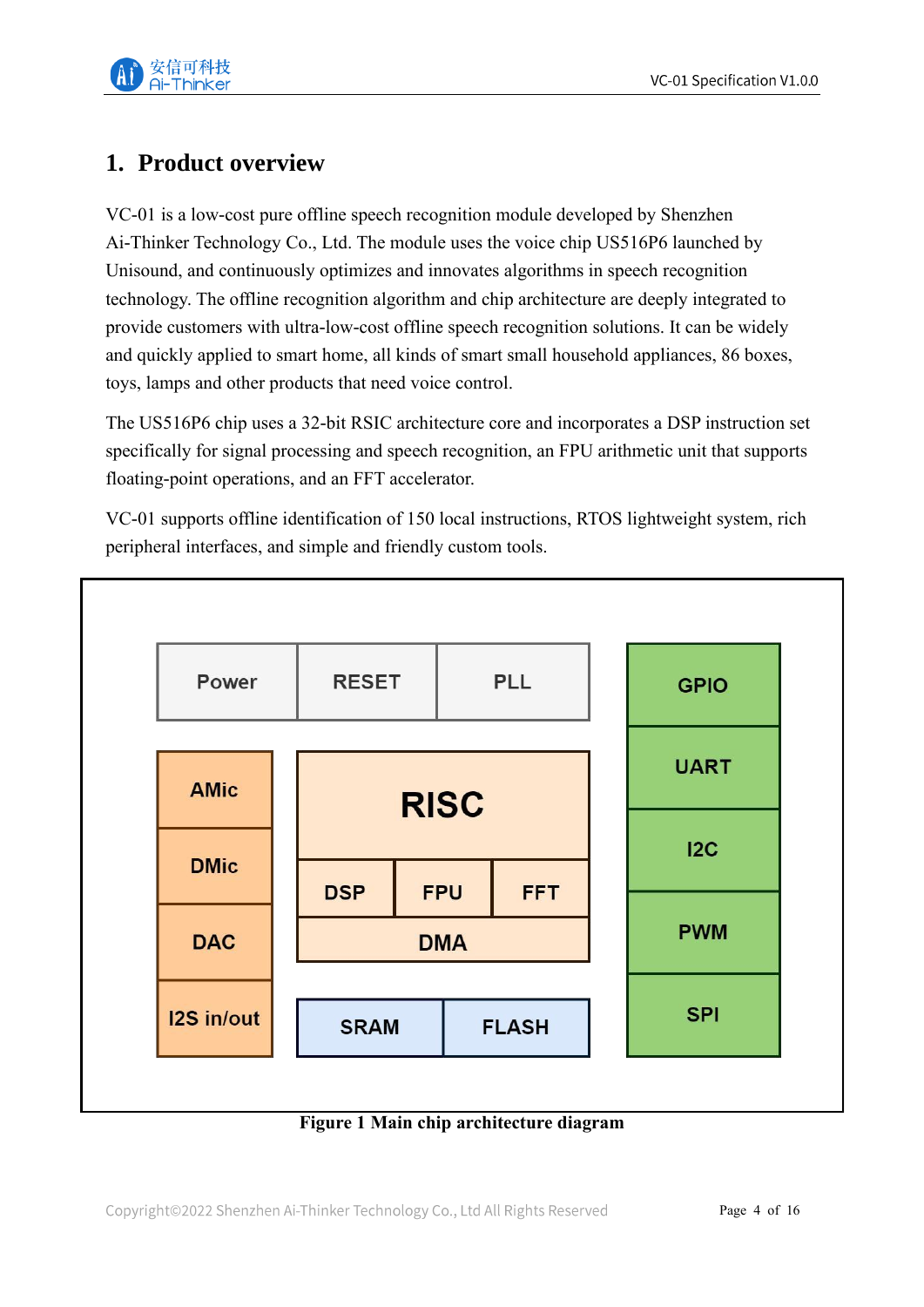

## <span id="page-4-0"></span>**1.1. Characteristics**

#### ■ Kernel

- $\checkmark$  32bit RISC core, running at 240MHz
- $\checkmark$  Support DSP instruction set and FPU floating-point operation Unit
- $\checkmark$  FFT Accelerator: Support 1024-point complex FFT/IFFT operations, or 2048-point real FFT/IFFT operations
- $\checkmark$  Unisound customized speech algorithm operator
- **Storage**
- $\checkmark$  Built-in 242KB high-speed SRAM
- $\checkmark$  Built-in 2MB FLASH
- **Audio input and output**
- $\checkmark$  Supports 1 analog Mic input, SNR  $\geq$  94dB
- $\checkmark$  Support 4-channel digital Mic input
- ✓ Support dual-channel DAC output
- $\checkmark$  Supports I2S input/output
- **Power supply and clock**
- $\checkmark$  Support 3.6 V-5V Range Power Input
- $\checkmark$  Built-in 5V to 3.3V, 3.3V to 1.2V LDO power the chip
- $\checkmark$  RC 12MHz clock source and PLL locked loop clock source
- $\checkmark$  Built-in POR (Power on Reset), low voltage detection and watchdog
- **Peripheral**
- $\checkmark$  All GPIOs can be configured as external interrupt input and wake-up source
- $\checkmark$  1 full-duplex UART with a maximum rate of 3Mbps.
- $\checkmark$  Support SPI, I2C, ADC, PWM interface
- SDK
- ✓ Provides complete RTOS-based SDK
- $\checkmark$  Support fast and convenient UART, I2C and other control protocol development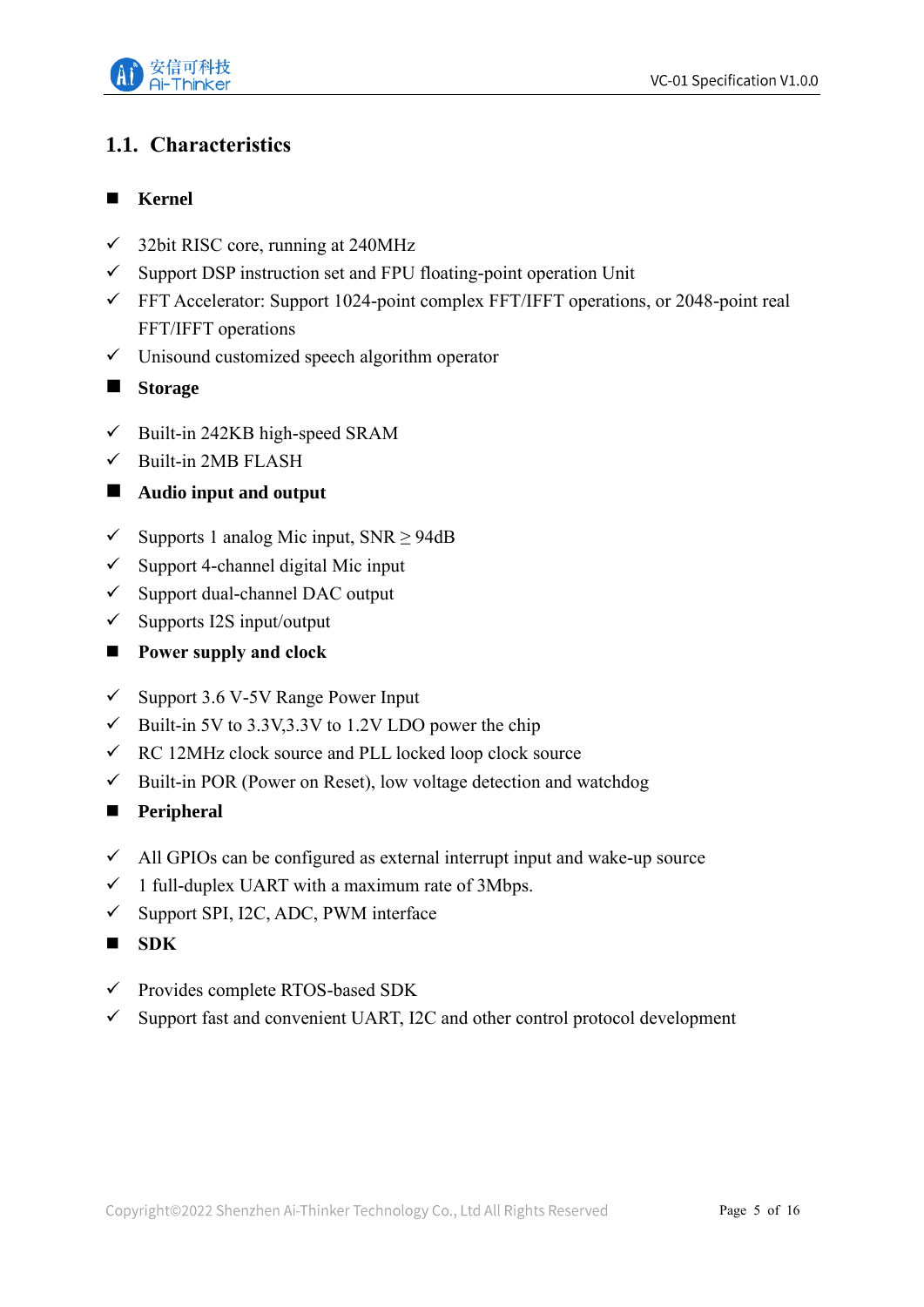

# <span id="page-5-0"></span>**2. Main parameters**

| <b>Model</b>                  | $VC-01$                                          |  |  |  |
|-------------------------------|--------------------------------------------------|--|--|--|
| Package                       | $SMD-24$                                         |  |  |  |
| <b>Size</b>                   | $25.5*24*3.2 \ (\pm 0.2) \text{ mm}$             |  |  |  |
| <b>Working</b><br>temperature | $-40$ °C $\sim$ 85 °C                            |  |  |  |
| <b>Storage</b><br>environment | -40 °C ~ 125 °C, <90% RH                         |  |  |  |
| <b>Power supply</b>           | Supply Voltage 3.6 V-5 V, Supply Current > 500mA |  |  |  |
| <b>Interfaces</b>             | UART/I2C/PWM/SPI/GPIO                            |  |  |  |
| IO <sub>1</sub>               | 12                                               |  |  |  |
| <b>UART Rate</b>              | Default 115200 bps                               |  |  |  |
| <b>SPI Flash</b>              | $2MB$ (built-in)                                 |  |  |  |

#### **Table 1 Description of the main parameters**

## <span id="page-5-1"></span>**2.1. Static requirements**

VC-01 module is an electrostatic sensitive device that requires special precautions during handling.



**Figure 2 ESD anti-static diagram**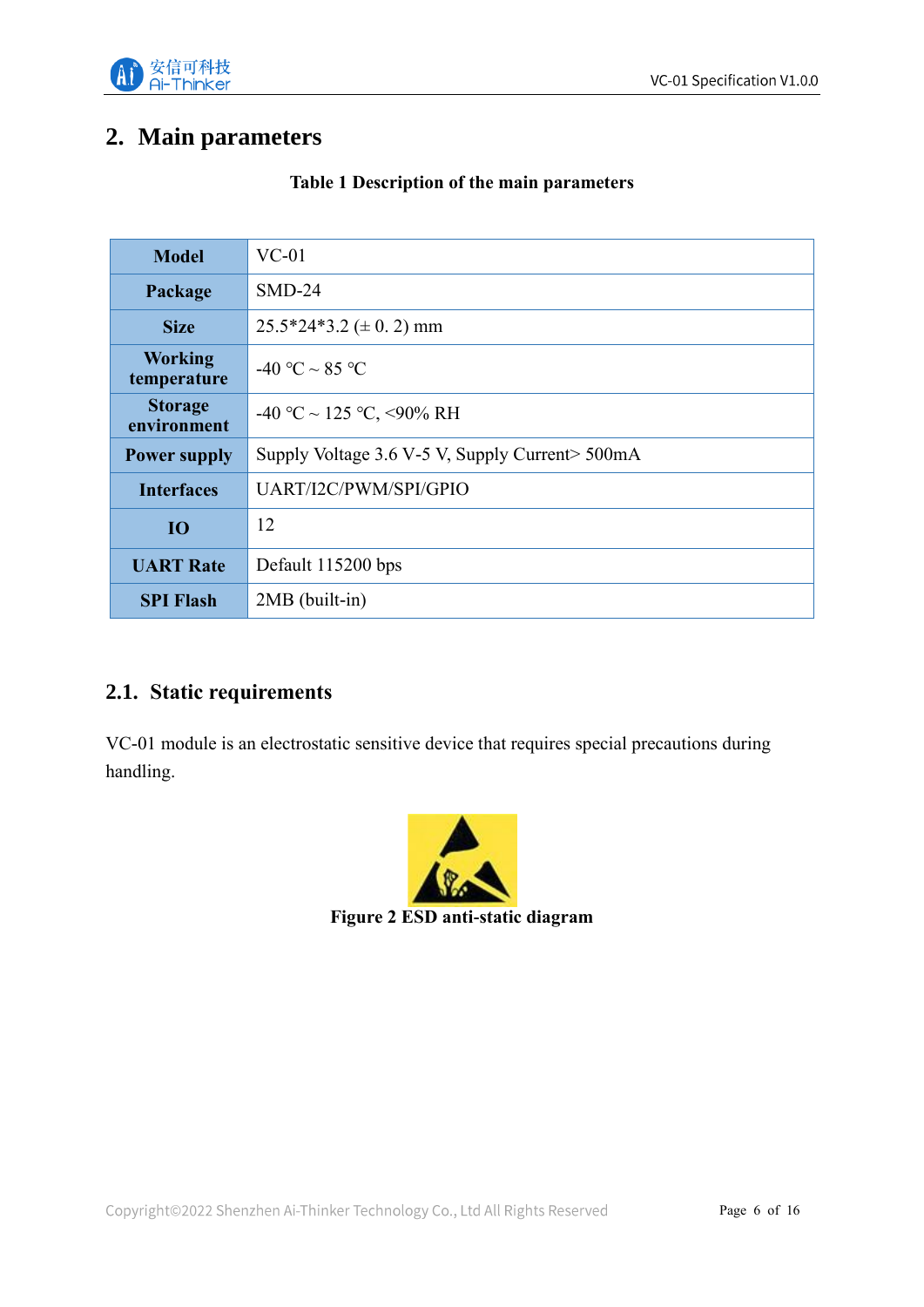

### <span id="page-6-0"></span>**2.2. Electrical characteristics**

| <b>Parameters</b>                           | <b>Conditions</b>  | Min.<br>value | <b>Typical</b><br>value | Max.<br>value | Unit    |
|---------------------------------------------|--------------------|---------------|-------------------------|---------------|---------|
| Supply voltage                              | <b>VCC</b>         | 3.6           |                         | 5             | V       |
| Analog module power<br>supply               | <b>AVDD</b>        |               | 3.3                     |               | V       |
| Built-in LDO digital module<br>power supply | LDO33DO            |               | 3.3                     |               | V       |
| Core operating voltage                      | LDO12O             |               | 1.2                     |               | $\rm V$ |
| Ю                                           | <b>US SPK MUTE</b> | $-0.047$      |                         | 3.3           | V       |

#### **Table 2 Electrical Characteristics Table**

#### <span id="page-6-1"></span>**2.3. Power consumption**

The following power consumption data are measured based on a 5V power supply and an ambient temperature of 25°C.

■ In the configuration of the speaker and microphone under the measured active state VC-01 power consumption.

|  |  | <b>Table 3 Power consumption table</b> |  |
|--|--|----------------------------------------|--|
|--|--|----------------------------------------|--|

| Mode                                                                                                                                   | Min. value | <b>Average</b> | Max.<br>value | Unit |
|----------------------------------------------------------------------------------------------------------------------------------------|------------|----------------|---------------|------|
| Active (response broadcast), the<br>command word "turn on the air<br>conditioner" and broadcast "The air<br>conditioner is turned on". | 56.1       | 115.1          | 232           | mA   |
| Standby status                                                                                                                         | 55.7       | 56.1           | 56.6          | mA   |
| <b>Hibernation</b> state                                                                                                               | 0.6        |                | 0.7           | mA   |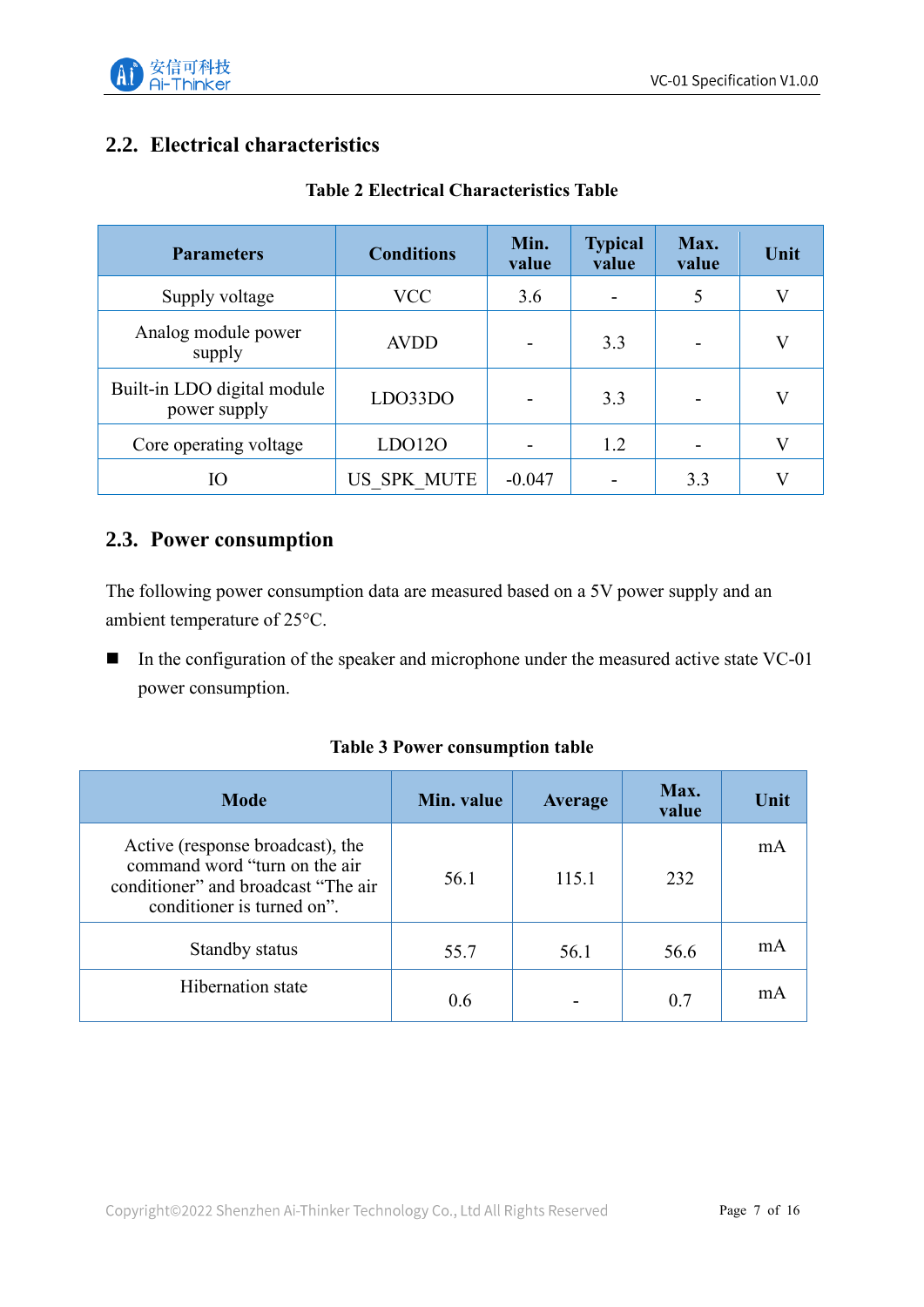

# <span id="page-7-0"></span>**3. Appearance size**



Front

**Back** 

**Figure 3 Module appearance diagram (for reference only)**



**Figure 4 Module Size**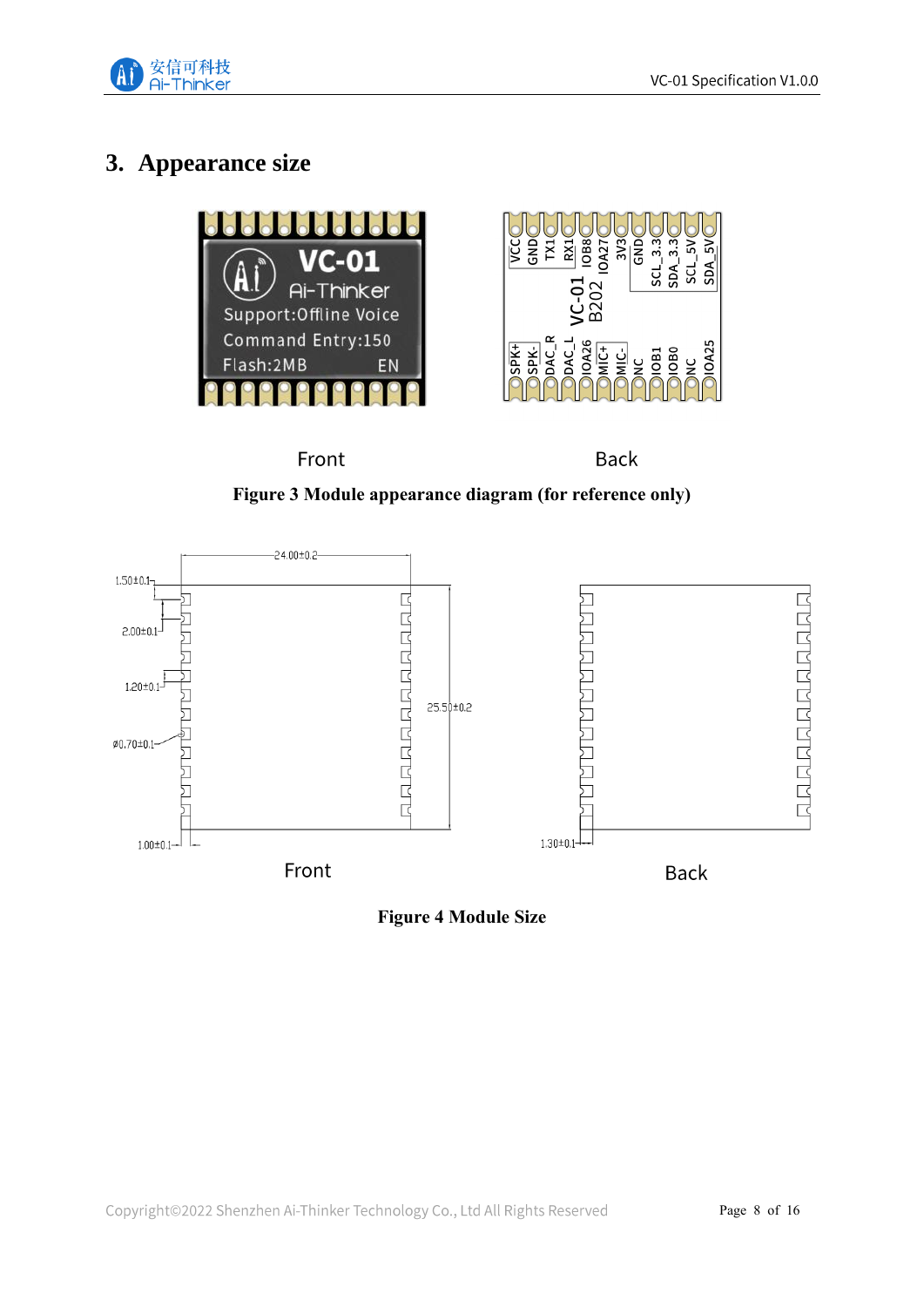

# <span id="page-8-0"></span>**4. Pin definition**

The VC-01 module has a total of 24 pins, As shown in below pin diagram, the pin function definition table is the interface definition.





Top view Bottom view

#### **Figure 5 Module pin diagram**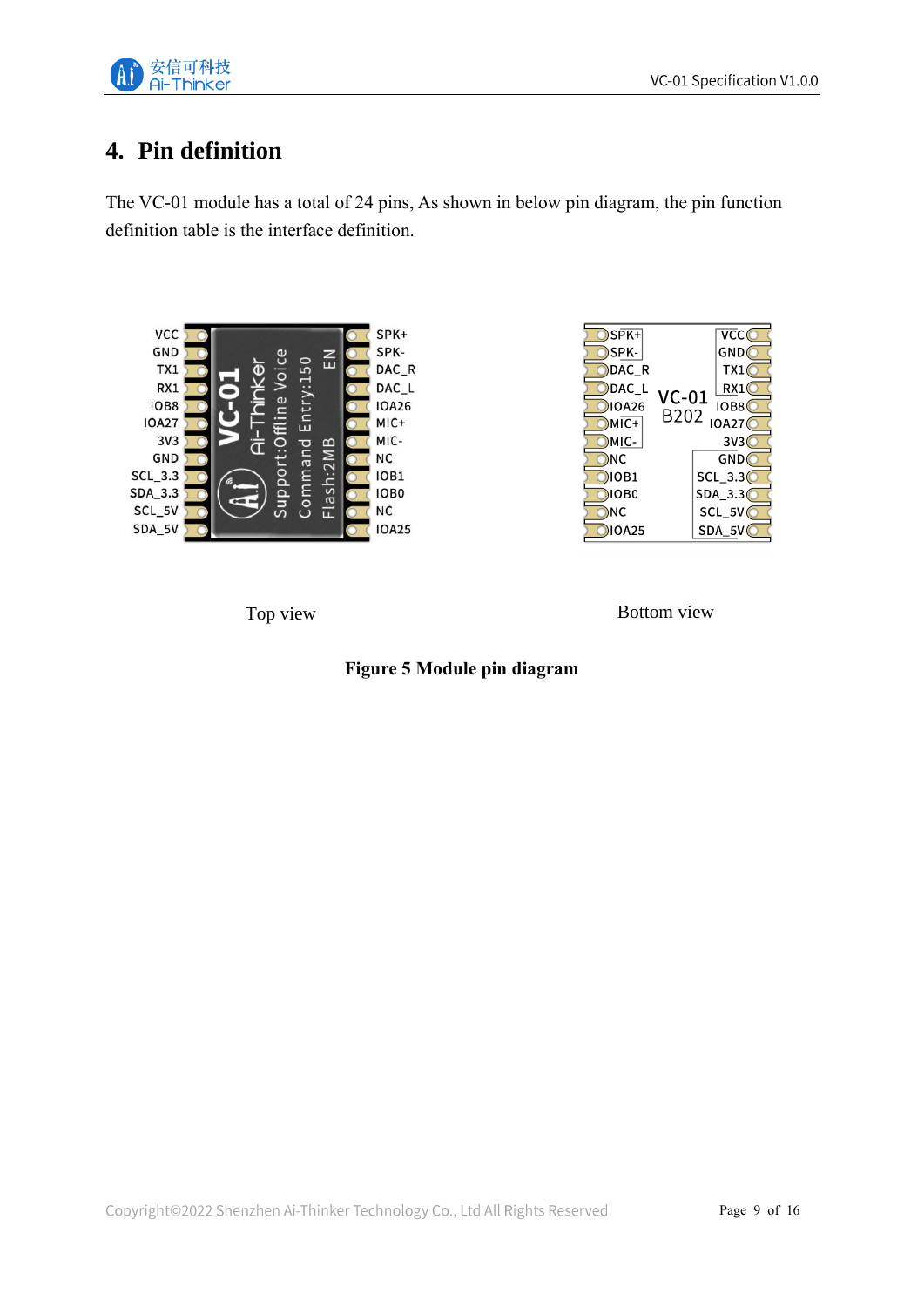

#### **Table 4 Pin function definition table**

| <b>Foot sequence</b> | <b>Name</b>      | <b>Function description</b>                                                   |  |
|----------------------|------------------|-------------------------------------------------------------------------------|--|
| 1                    | <b>VCC</b>       | 3.6-5V power input                                                            |  |
| $\overline{2}$       | <b>GND</b>       | GND ground                                                                    |  |
| 3                    | TX1              | GPIO_B6/UART1_TXD,3.3V level                                                  |  |
| $\overline{4}$       | RX1              | GPIO_B7/UART1_RXD,3.3V level                                                  |  |
| 5                    | IOB <sub>8</sub> | IO/Virtual Software UART-TX(Log Output Pin)                                   |  |
| 6                    | IOA27            | <b>IO/US SPIM MOSI</b>                                                        |  |
| 7                    | 3V3              | Digital 3.3V power output                                                     |  |
| 8                    | <b>GND</b>       | GND ground                                                                    |  |
| 9                    | $SCL$ 3.3        | 3.3V level I2C communication port, and 5V level I2C                           |  |
| 10                   | $SDA_3.3$        | communication port cannot be used at the same time                            |  |
| 11                   | SCL_5V           | 5V level I2C communication port, and 3.3V level I2C                           |  |
| 12                   | $SDA_5V$         | communication port cannot be used at the same time                            |  |
| 13                   | IOA25            | IO/ADC4/SPI MISO                                                              |  |
| 14                   | NC               | Hanging                                                                       |  |
| 15                   | IOB <sub>0</sub> | IO/UART1_TXD/I2C_SCL/TIM3_PWM                                                 |  |
| 16                   | IOB1             | IO/UART1 RXD/I2C SDA/TIM4 PWM                                                 |  |
| 17                   | NC               | Hanging                                                                       |  |
| 18                   | MIC-             | MIC-Input                                                                     |  |
| 19                   | $MIC +$          | $MIC + input$                                                                 |  |
| 20                   | IOA26            | <b>IO/ADC5/SPI CLK</b>                                                        |  |
| 21                   | DAC L            | Reserved audio L-channel output. This function is not<br>currently supported. |  |
| 22                   | $DAC_R$          | Reserved R-channel audio output. This function is not<br>currently supported. |  |
| 23                   | SPK-             | SPK-8 $\Omega$ 2W                                                             |  |
| 24                   | $SPK +$          | SPK +8 $\Omega$ 2W                                                            |  |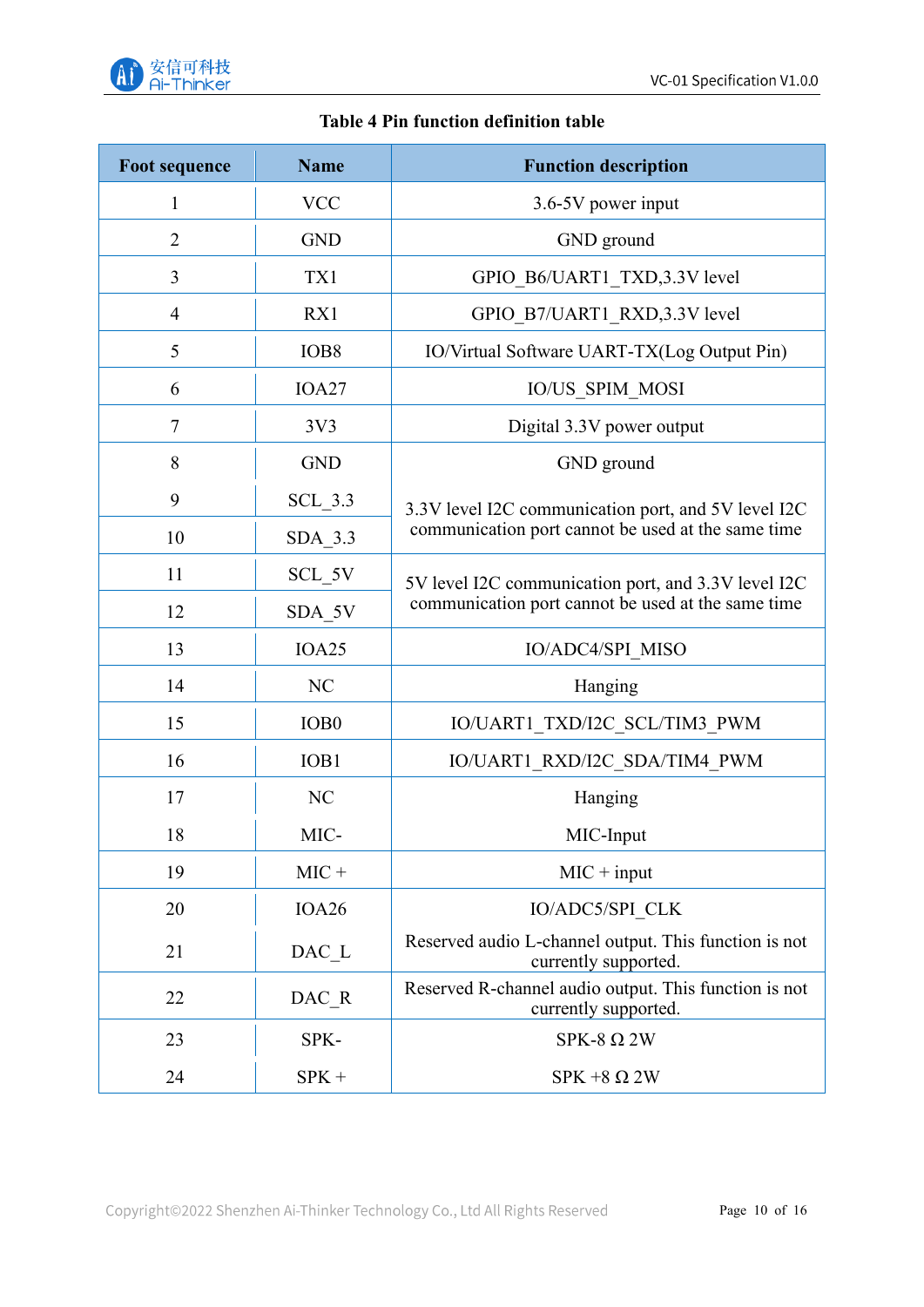

# <span id="page-10-0"></span>**5. Schematic**



**Figure 6 Module schematic diagram**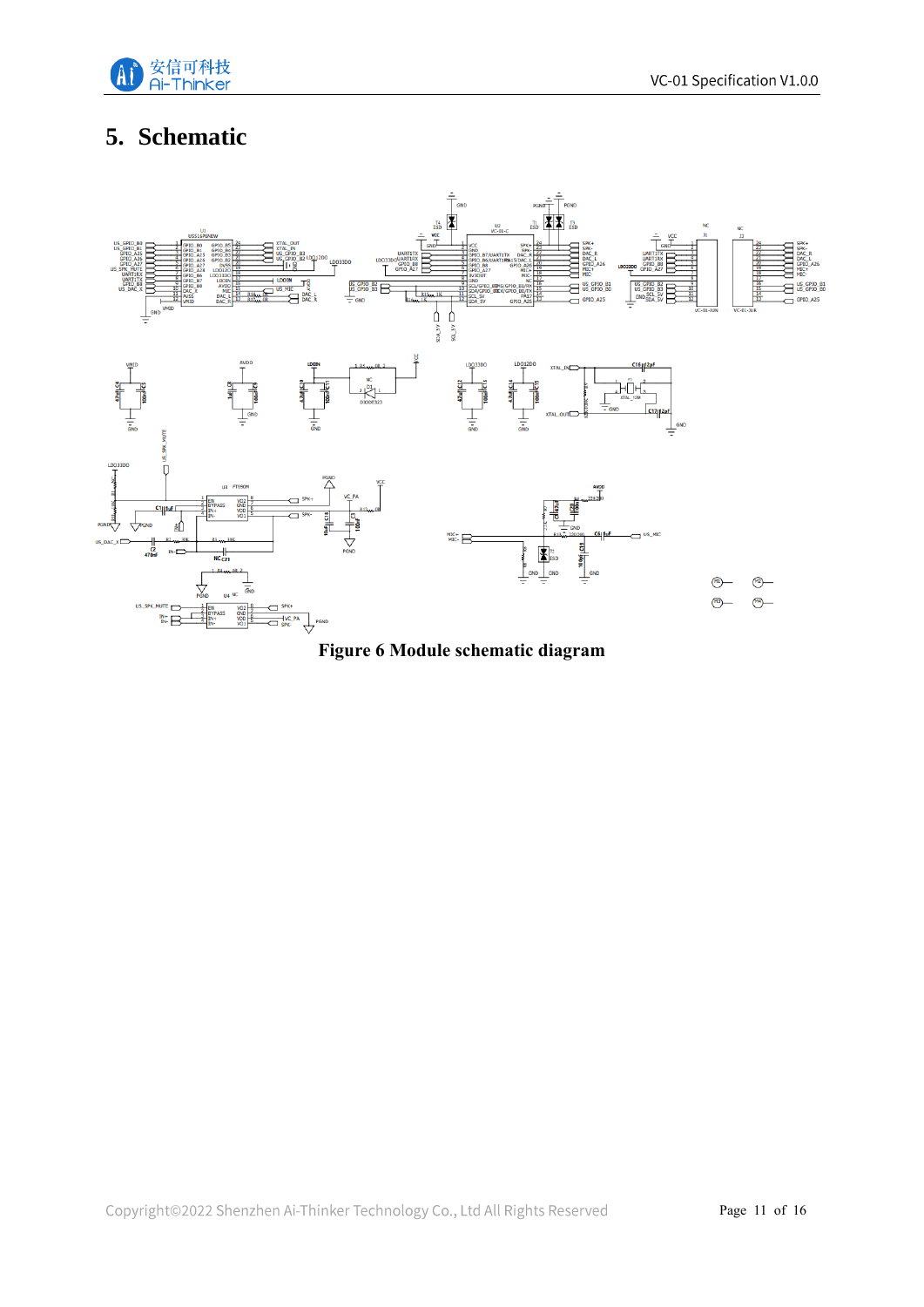

## <span id="page-11-0"></span>**6. Design guidance**

#### <span id="page-11-1"></span>**6.1. Module Application guide circuit**

 $(>= 500 \text{mA}, \text{ it is recommended to use DC-DC or LDO for independent power supply})$ 



**Note: The same interface inside the two groups of I2C docking chips, 3.3V and 5V, is designed for compatibility, and only 1 group can be used**

#### **Figure 7 Application circuit diagram**

#### <span id="page-11-2"></span>**6.2. Power supply**

- Recommended 3.6-5V voltage, peak current above 500mA
- $\blacksquare$  It is recommended to use LDO for power supply; if you use DC-DC, it is recommended to control the ripple within 50mV.
- $\blacksquare$  The DC-DC power supply circuit suggests that the position of the dynamic response capacitor can be optimized when the load changes greatly.

#### <span id="page-11-3"></span>**6.3. GPIO**

- Some IO ports are drawn out from the periphery of the module. If you need to use it, it is recommended to connect a 10-100 ohm resistor in series on the IO port. This can suppress overshoot and make the level on both sides more stable. It helps both EMI and ESD.
- $\blacksquare$  For the special IO port to be pulled up and down, refer to the instructions in the specification, which will affect the startup configuration of the module.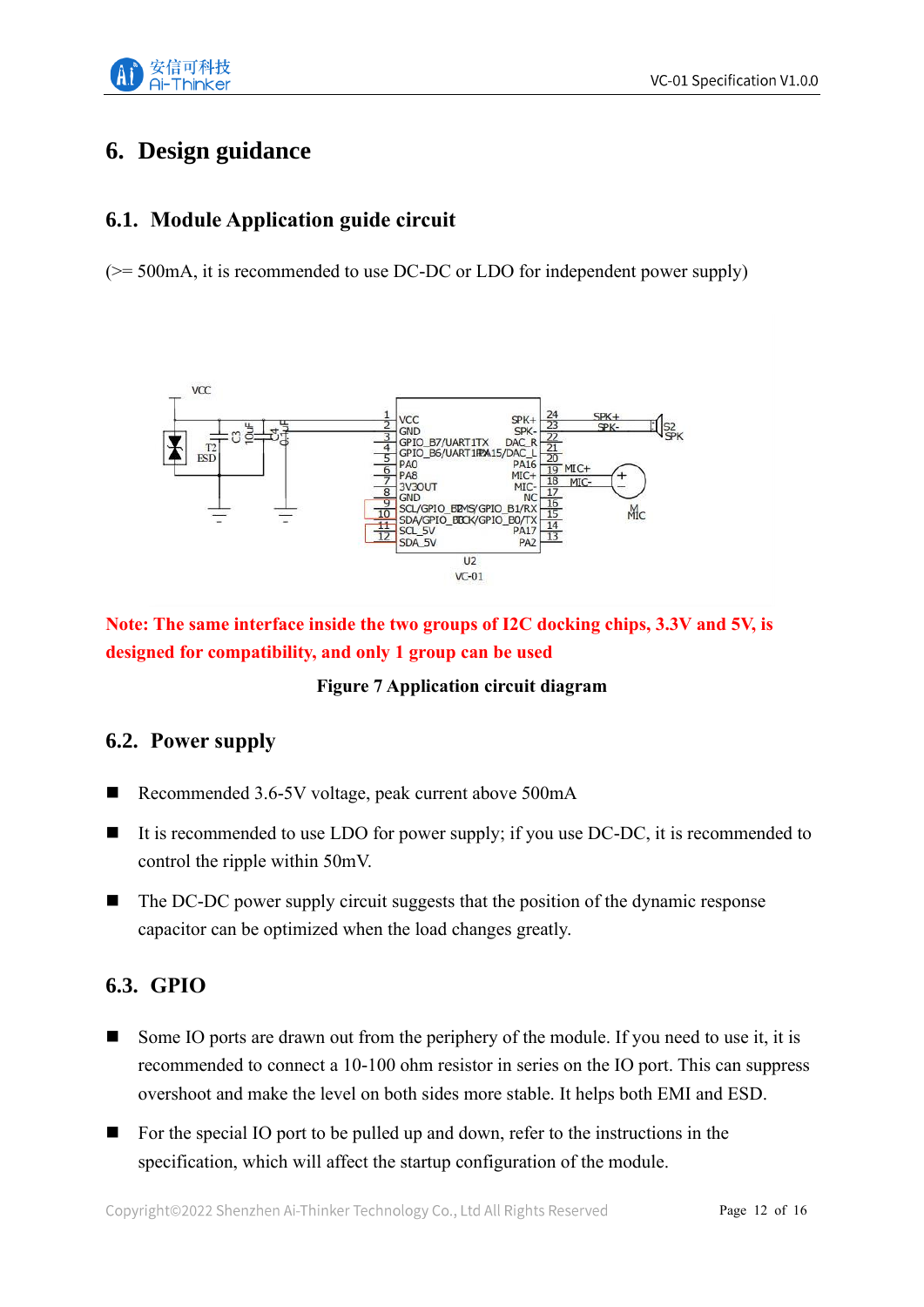

- The IO port of the module is 3.3V. If the master control does not match the IO port level of the module, a level conversion circuit needs to be added.
- If the IO port is directly connected to the peripheral interface, or the terminal such as the pin, it is recommended to reserve the ESD device near the terminal.



**Figure 8 Level Conversion Circuit**



## <span id="page-12-0"></span>**7. Reflow soldering graph**

**Figure 9 Reflux Soldering Curve**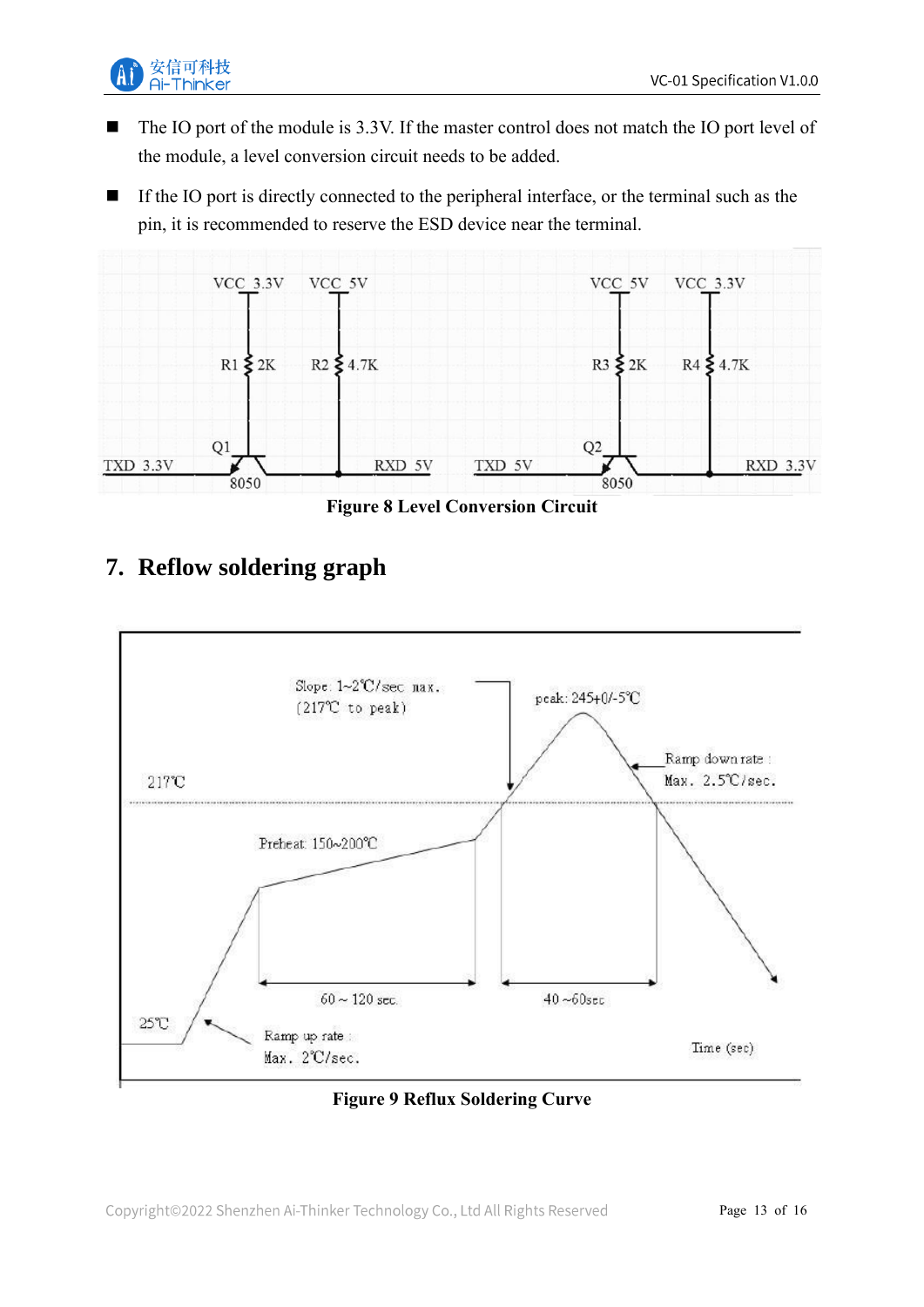

# <span id="page-13-0"></span>**8. Product related model**

| <b>Model</b>                                             | <b>Power Supply</b>       | Package  | <b>Size</b>               | <b>Default communication</b><br>interface |
|----------------------------------------------------------|---------------------------|----------|---------------------------|-------------------------------------------|
| $VC-01$                                                  | $3.6 - 5V$ , I $> 500$ mA | $SMD-24$ | $25.5*24*3.2(\pm 0.2)$ mm | UART1                                     |
| $VC-02$                                                  | $3.6 - 5V$ , $I > 500mA$  | $SMD-20$ | $18*17*3.2(\pm 0.2)$ mm   | UART1                                     |
| $VC-01-Kit$                                              | 5V, I > 500mA             | $DIP-19$ | $42.2*35.6(\pm 0.2)$ mm   | UART1                                     |
| VC-02-Kit                                                | 5V, I>500mA               | $DIP-19$ | $42.2*35.6(\pm 0.2)$ mm   | UART1                                     |
| Product related information: https://docs.ai-thinker.com |                           |          |                           |                                           |

#### **Table 6 Product related model list**

## <span id="page-13-1"></span>**9. Description of the firmware program mode**

VC-01 has two methods for firmware upgrade , JTAG debugger program and serial port program.

- JJTAG debugger uses VC series dedicated JTAG debugger, Jlink series debugger are not supported, The firmware file name being used is:uni app release.bin
- Serial port program is USB program mode (module requires external TTL to USB module access to TX1 and RX1), the firmware file name being used must be: uni app release update.bin (cannot rename for 'uni app release.bin'), make sure to use the "build.sh update" instruction to compile.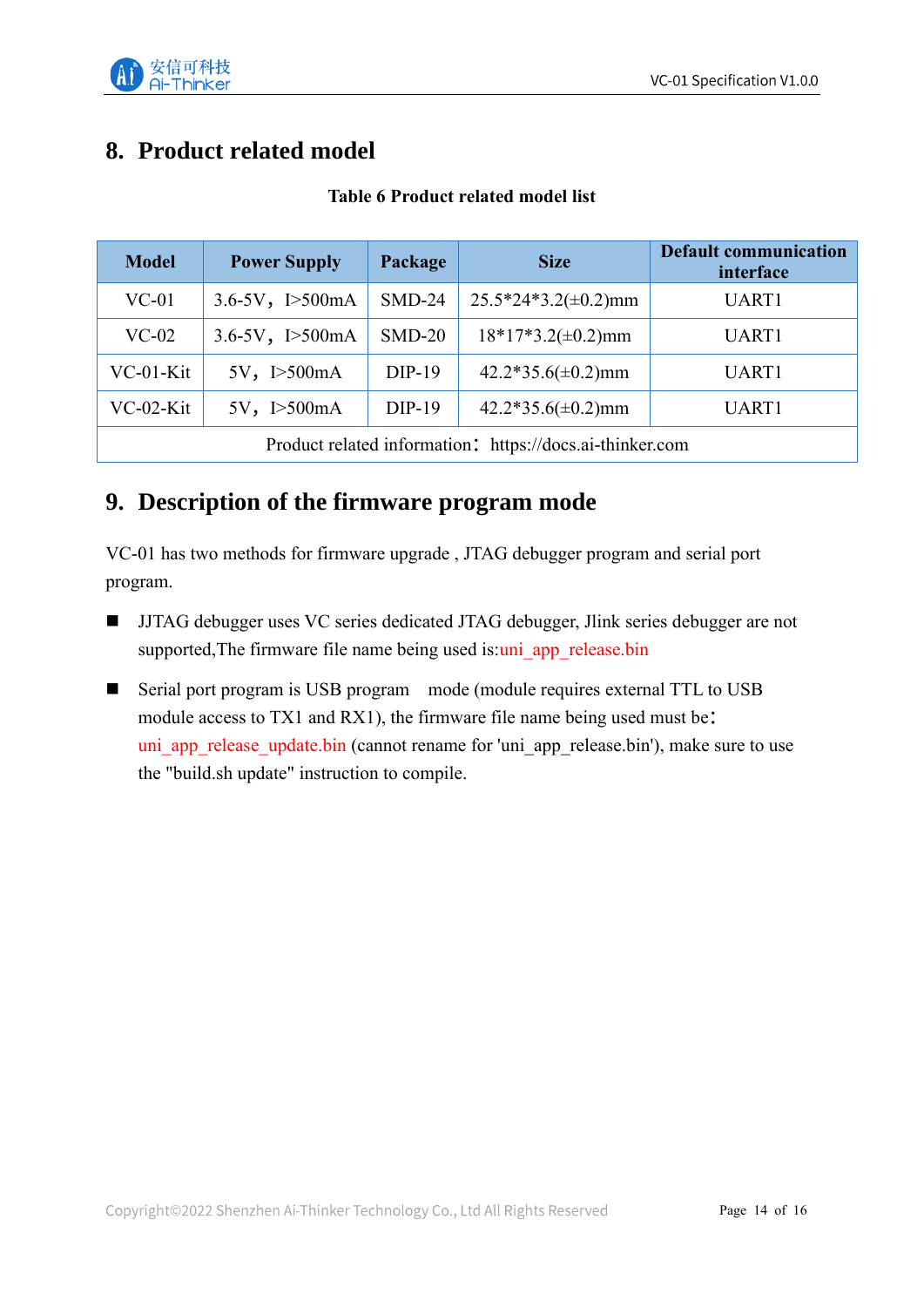

# <span id="page-14-0"></span>**10.Product packaging information**

The VC-01 module is packed with tape, 450 pcs/reel. As shown in the following figure:



**Figure 10 Packaging tape drawing**

# <span id="page-14-1"></span>**11.Contact US**

[Ai-Thinker official website](https://www.ai-thinker.com/) [Office forum](http://bbs.ai-thinker.com/) [Develop DOCS](https://docs.ai-thinker.com/) 

[LinkedIn](https://www.linkedin.com/company/ai-thinker) [Tmall shop](https://aithinker.tmall.com/) [Taobao shop](https://anxinke.taobao.com/) [Alibaba shop](https://ai-thinker.en.alibaba.com/) 

[Technical support email](mailto:support@aithinker.com):  $support@aithinker.com$ 

[Domestic business cooperation](mailto:sales@aithinker.com): sales@aithinker.com

[Overseas business cooperation](mailto:overseas@aithinker.com): overseas@aithinker.com

Company Address: Room 403,408-410, Block C, Huafeng Smart Innovation Port, Gushu 2nd Road, Xixiang, Baoan District, Shenzhen.

Tel: 0755-29162996





Wechat mini program Wechat official account

Copyright©2022 Shenzhen Ai-Thinker Technology Co., Ltd All Rights Reserved